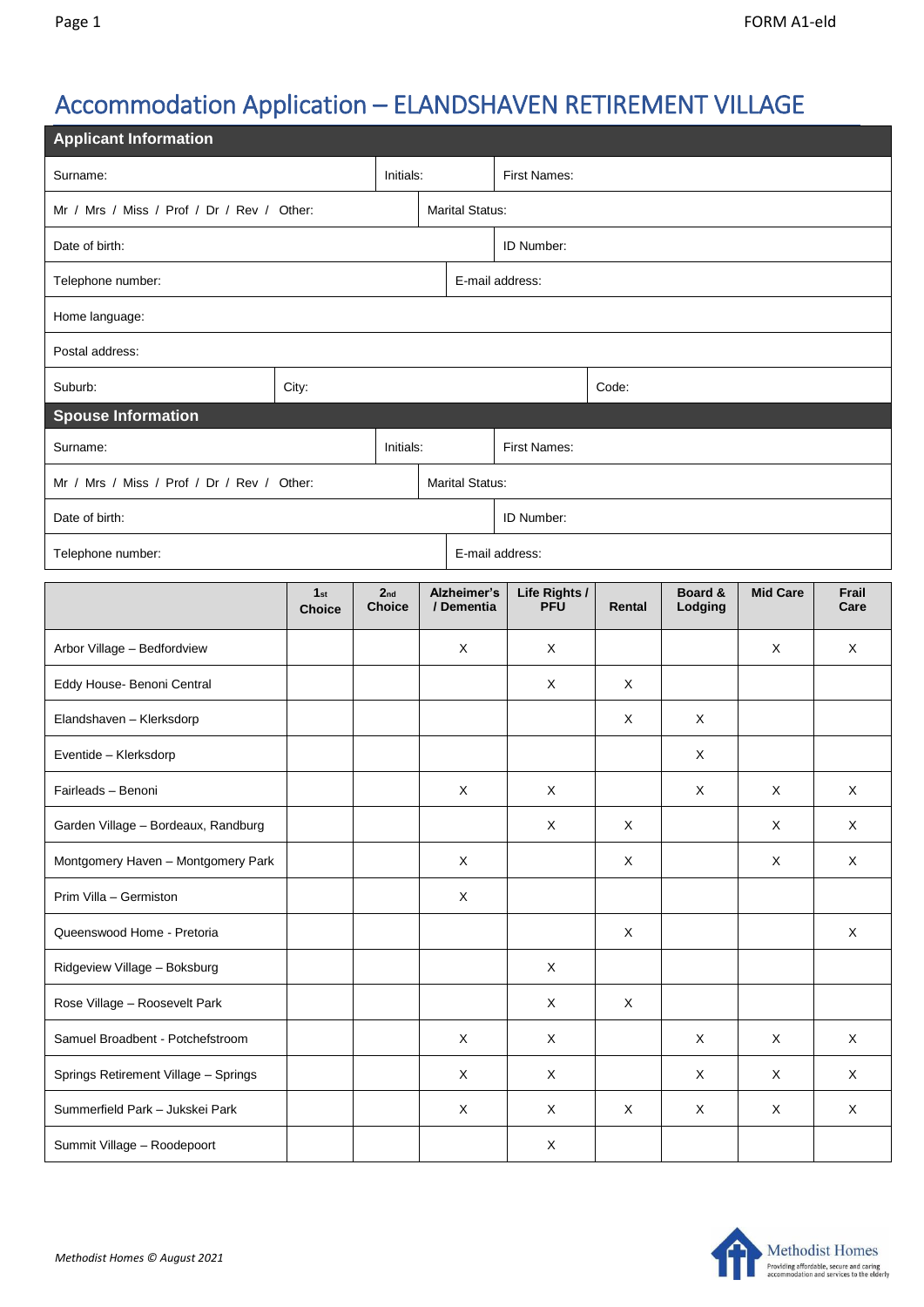| Frail Care & Mid Care Room Size (Please circle preference)                                                                                                                                                                                                                                                                                                                                                                                                                                                                                                                                                                                                 |                      |           |                                     |  |                   |                   |                   |  |  |
|------------------------------------------------------------------------------------------------------------------------------------------------------------------------------------------------------------------------------------------------------------------------------------------------------------------------------------------------------------------------------------------------------------------------------------------------------------------------------------------------------------------------------------------------------------------------------------------------------------------------------------------------------------|----------------------|-----------|-------------------------------------|--|-------------------|-------------------|-------------------|--|--|
| Single                                                                                                                                                                                                                                                                                                                                                                                                                                                                                                                                                                                                                                                     | 2-bed Shared         |           |                                     |  | Multi-ward Shared |                   |                   |  |  |
| Rental Accommodation Size & Type (Please circle preference)                                                                                                                                                                                                                                                                                                                                                                                                                                                                                                                                                                                                |                      |           |                                     |  |                   |                   |                   |  |  |
| Bedsitter/Bachelor                                                                                                                                                                                                                                                                                                                                                                                                                                                                                                                                                                                                                                         | Full Board & Lodging | 1 Bedroom |                                     |  |                   | 2 Bedroom         | 3 Bedroom         |  |  |
| Life Rights/PFU Unit Size (Please circle preference)                                                                                                                                                                                                                                                                                                                                                                                                                                                                                                                                                                                                       |                      |           |                                     |  |                   |                   |                   |  |  |
| Bedsitter/Bachelor                                                                                                                                                                                                                                                                                                                                                                                                                                                                                                                                                                                                                                         | 1 Bedroom Flat       |           | 1 Bedroom Cottage<br>2 Bedroom Flat |  |                   | 2 Bedroom Cottage | 2 Bedroom & Study |  |  |
| <b>COMMENTS:</b>                                                                                                                                                                                                                                                                                                                                                                                                                                                                                                                                                                                                                                           |                      |           |                                     |  |                   |                   |                   |  |  |
|                                                                                                                                                                                                                                                                                                                                                                                                                                                                                                                                                                                                                                                            |                      |           |                                     |  |                   |                   |                   |  |  |
| Signature of applicant:<br>Date:<br>If this application is completed on behalf of a parent or a loved one, please provide your contact details.                                                                                                                                                                                                                                                                                                                                                                                                                                                                                                            |                      |           |                                     |  |                   |                   |                   |  |  |
| Name:                                                                                                                                                                                                                                                                                                                                                                                                                                                                                                                                                                                                                                                      | Telephone:           |           |                                     |  |                   | E-mail:           |                   |  |  |
| Terms<br>Care Centre Accommodation Applications require the payment of a once off non-refundable fee of R1000.<br>For Independent Living (Rental/PFU/Board & Lodging) a once-off Application Fee in the amount of R2000 is payable on<br>submission of this form. Once you take occupation at any of our homes or villages, an amount of R1000 will be credited to your<br>account in your second month of occupation.<br>The application fee is not refundable and will be forfeited should you elect to have your name removed from the waiting list.<br>Applications are open to persons of any age however, the minimum age of an occupant is 60 years |                      |           |                                     |  |                   |                   |                   |  |  |
| Please return completed application form, together with your proof of payment and a copy of the applicants' ID by e-mail to:<br>elds.info@mha.co.za                                                                                                                                                                                                                                                                                                                                                                                                                                                                                                        |                      |           |                                     |  |                   |                   |                   |  |  |
| We will contact you by telephone or by e-mail to confirm receipt of your application.<br>If you have not heard from us within 10 days of submission, please call us on 018 406 0800                                                                                                                                                                                                                                                                                                                                                                                                                                                                        |                      |           |                                     |  |                   |                   |                   |  |  |
| <b>BANKING DETAILS:</b><br>Methodist Homes For The Aged ELANDSHAVEN<br><b>Bank: First National Bank</b><br>Branch Code: 250655                                                                                                                                                                                                                                                                                                                                                                                                                                                                                                                             |                      |           |                                     |  |                   |                   |                   |  |  |

Account Type: **Current Account** Account Number: **6266608 2062**

# **NB: PLEASE USE YOUR SURNAME AND VILLAGE CHOICE AS YOUR REFERENCE (e.g. Jones-Elands)**

| <b>FOR OFFICE USE</b>                |     |  |               |               |  |                  |  |  |  |
|--------------------------------------|-----|--|---------------|---------------|--|------------------|--|--|--|
| Date of application:<br>Amount Paid: |     |  |               |               |  | Unique ID:       |  |  |  |
| Application Fee Paid by:             | EFT |  | <b>CHEQUE</b> | CASH          |  | Cash Receipt No: |  |  |  |
| Application Captured by:             |     |  |               | Home/Village: |  |                  |  |  |  |

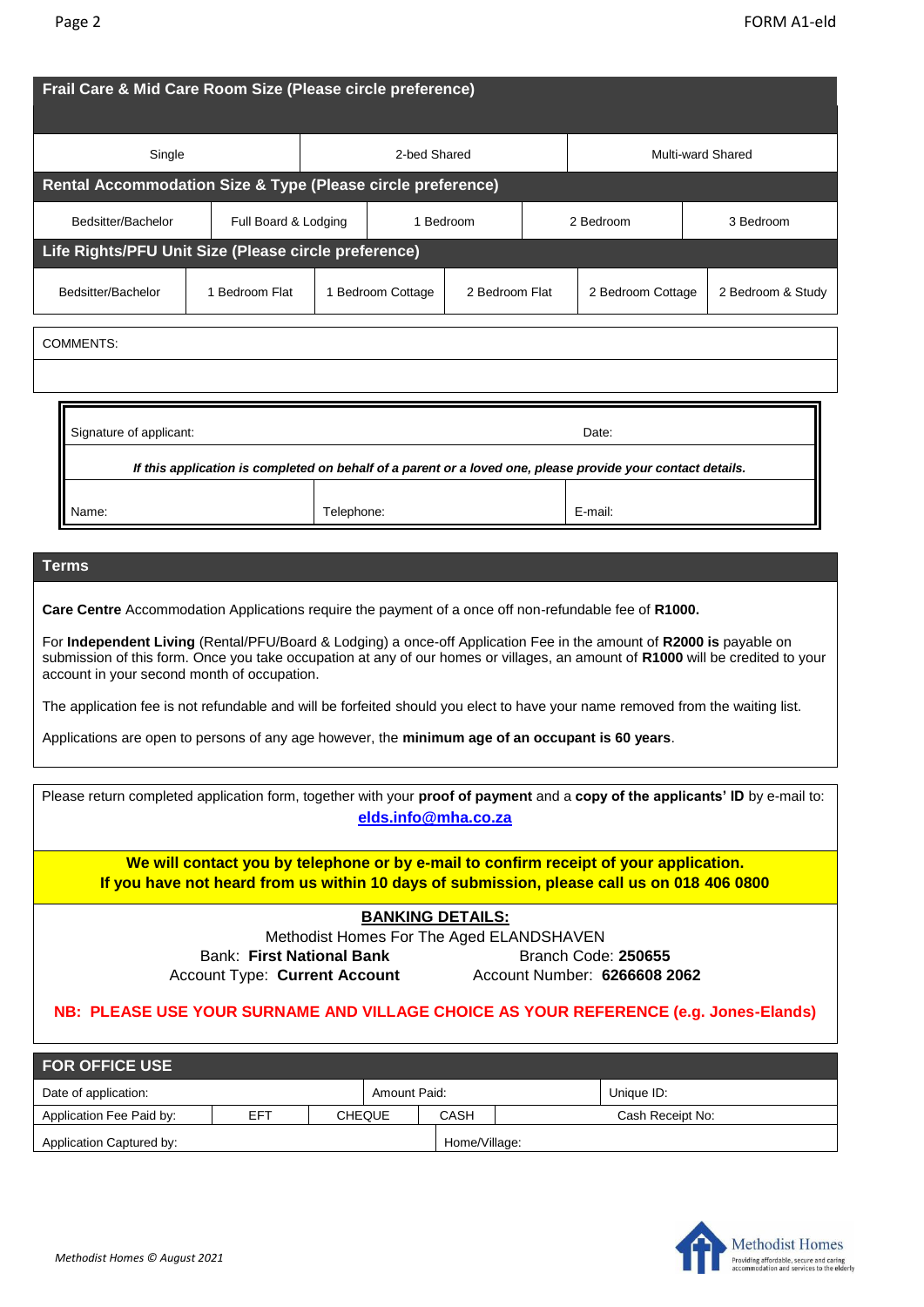Dear Resident/Potential Resident,

## **RE: POPIA NOTICE AND CONSENT TO PROCESS YOUR PERSONAL INFORMATION**

As a Resident or potential Resident to our organisation, we currently hold or will hold your personal information supplied by yourselves to our organisation.

We understand that your personal information is important to you and that you may be apprehensive about disclosing it. Your privacy is just as important to us and we are committed to safeguarding and processing your information in a lawful manner.

We also want to make sure that you understand how and for what purpose we process your information. If for any reason you think that your information is not processed in a correct manner, or that your information is being used for a purpose other than that for what it was originally intended, you can contact our Information Officer.

You can request access to the information we hold about you at any time and if you think that we have outdated information, please request us to update or correct it.

Our Information Officer's Contact Details are available from the Village Admin office.

### Purpose for Processing your Information

We collect, hold, use and disclose your personal information mainly to provide you with access as a resident to our premises. We will only process your information for a purpose you would reasonably expect, including:

- Providing you with advice on what services we can offer you that suit your needs as requested or as prescribed by ourselves;
- To process your personal information so as to take care of you on our premises;
- To verify your identity and to conduct credit reference searches (if necessary);
- To correspond with you;
- To confirm, verify and update your details;
- To comply with any legal and regulatory requirements;

Some of your information that we hold may include, your first and last name, email address, other contact information, your title, birth date, gender, identity number and your banking details.

All personal information will be held securely and whenever we sub-contract or outsource other organisations to process any of your personal information on our behalf, we will bind these service providers by way of a Data Operator Agreement as far as this may be required.

Kind regards,

 $\mathbb{Z}$ 

Carl Queiros Information Officer Methodist Homes Head Office